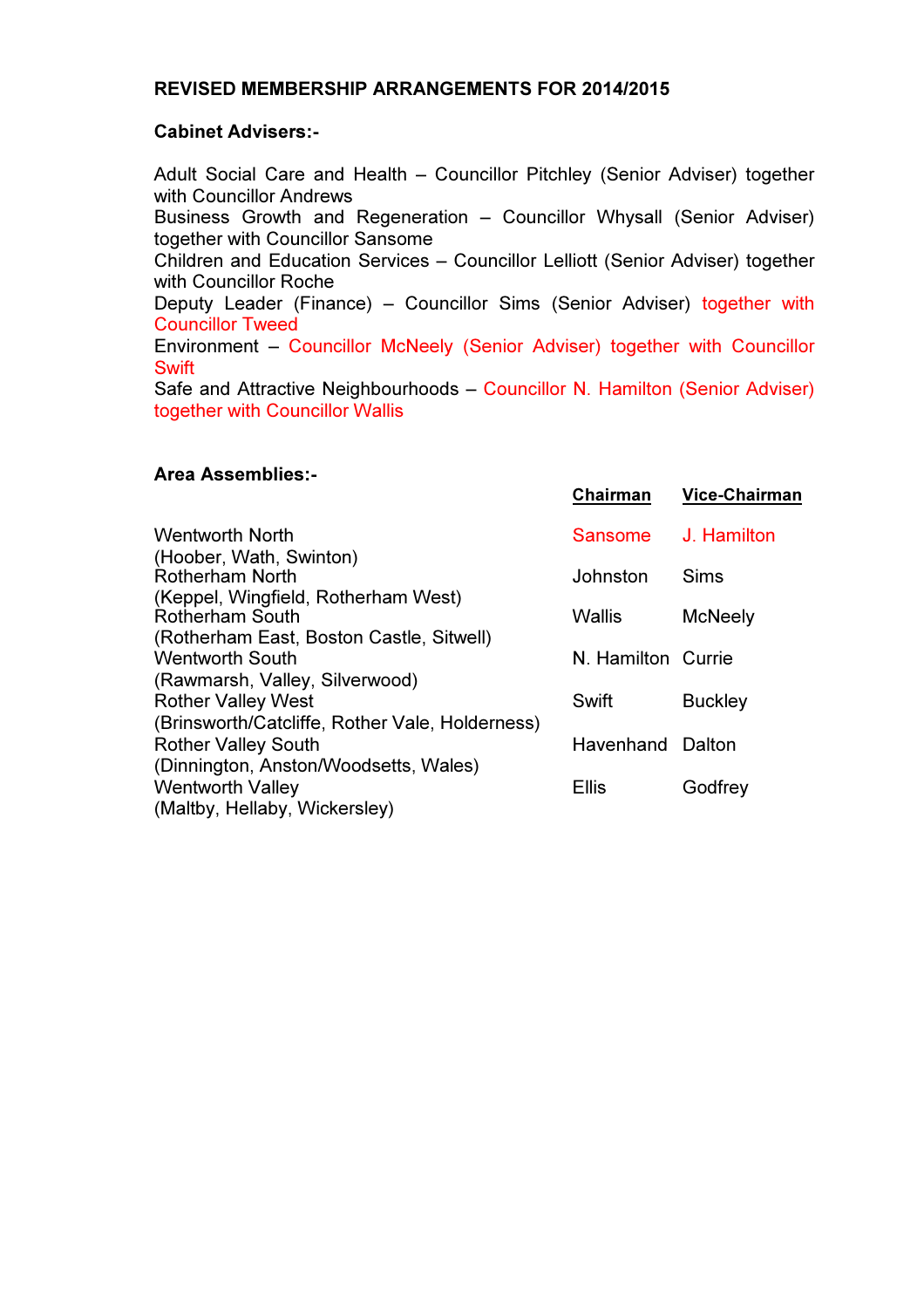# REGULATORY BOARDS

#### Standards Committee:-

Councillor Finnie Councillor Gosling (Chairman) Councillor Middleton Councillor Pitchley Councillor Sansome Councillor Sims (Vice-Chairman Councillor Tweed **Vacancy** (8)

Independent Members:-

Mr. I. Daines Ms. A. Dowdall Mr. P. Edler Ms. J. Porter Mrs. C. Saltis

Parish Council Representatives:-

Councillors D. Bates, D. Rowley and R. Swann.

#### Licensing Board:-

Councillor Andrews Councillor Beck Councillor Buckley Councillor Cutts Councillor Dalton (Chairman) Councillor Doyle Councillor Ellis Councillor Foden (Vice-Chairman) Councillor Hamilton, J. Councillor Hamilton, N. Councillor Havenhand Councillor McNeely Councillor Parker Councillor Reeder Councillor Reynolds Councillor Robinson Councillor Roddison Councillor Sangster Councillor Sharman Councillor Sims Councillor Swift (21)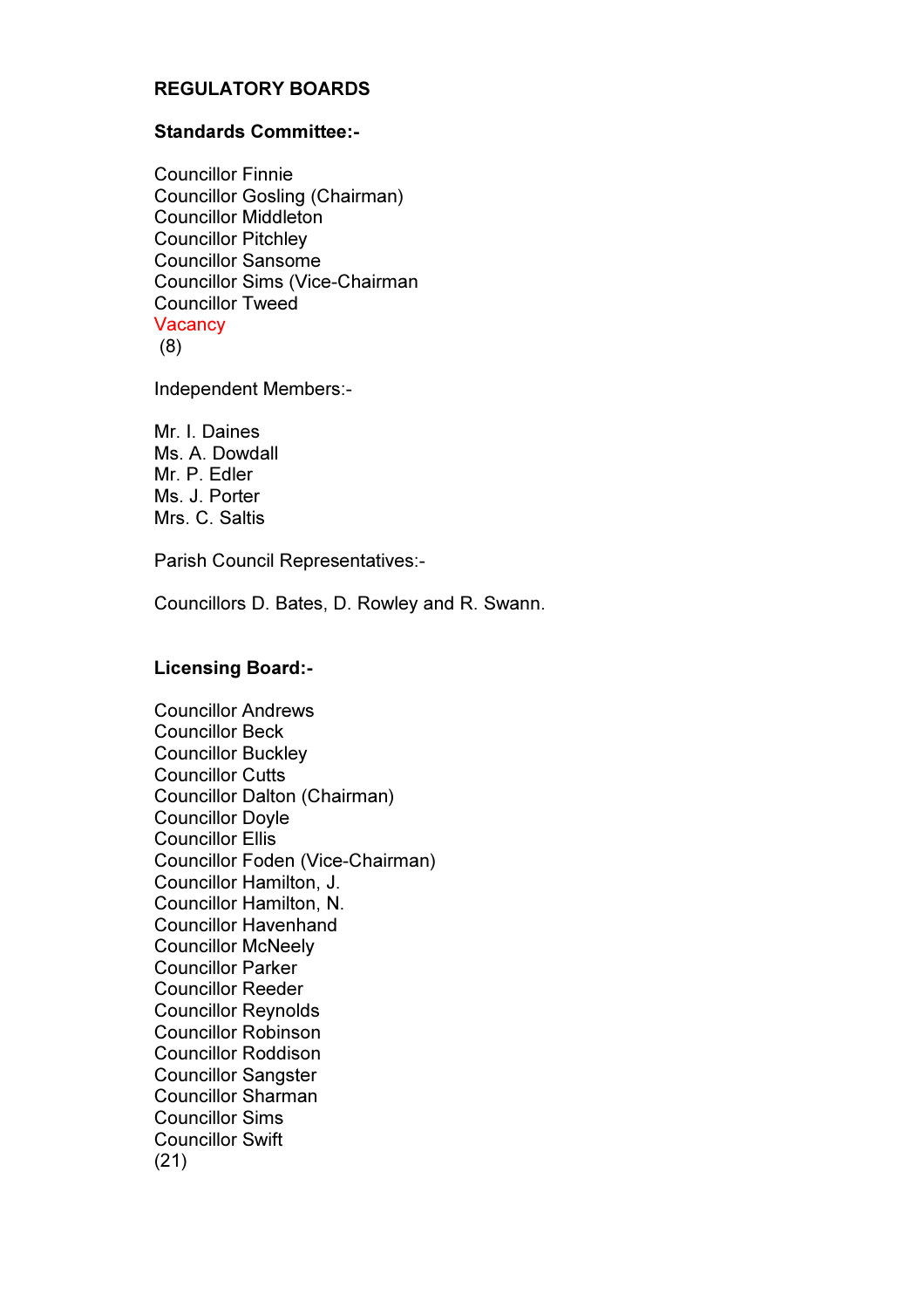# Licensing Committee:-

Councillor Andrews Councillor Beck Councillor Cutts Councillor Buckley Councillor Dalton (Chairman) Councillor Doyle Councillor Foden (Vice-Chairman) Councillor Hamilton, J. Councillor Hamilton, N. Councillor Havenhand Councillor McNeely Councillor Parker Councillor Reeder Councillor Sangster Councillor Swift (15)

### Planning Board:-

Councillor Astbury Councillor Atkin (Chairman) Councillor Godfrey (Cabinet Member) Councillor N. Hamilton Councillor Kaye Councillor Middleton Councillor Pitchley Councillor Roche Councillor Roddison Councillor Rushforth Councillor Turner Councillor Tweed (Vice-Chairman) Councillor M. Vines Councillor Wallis Councillor Whysall (15)

Substitutes:- Councillors Beaumont (Wentworth Valley), Vacancy (Rother Valley South), Councillor Sims (Rotherham North), Currie (Rotherham South), Lelliott (Rother Valley West), Sansome (Wentworth North) and Vacancy (Wentworth South).

# Audit Committee:-

Councillor Cowles Councillor Kaye (Vice-Chairman) Councillor Rushforth Councillor Sangster (Chairman) Councillor Sharman (5)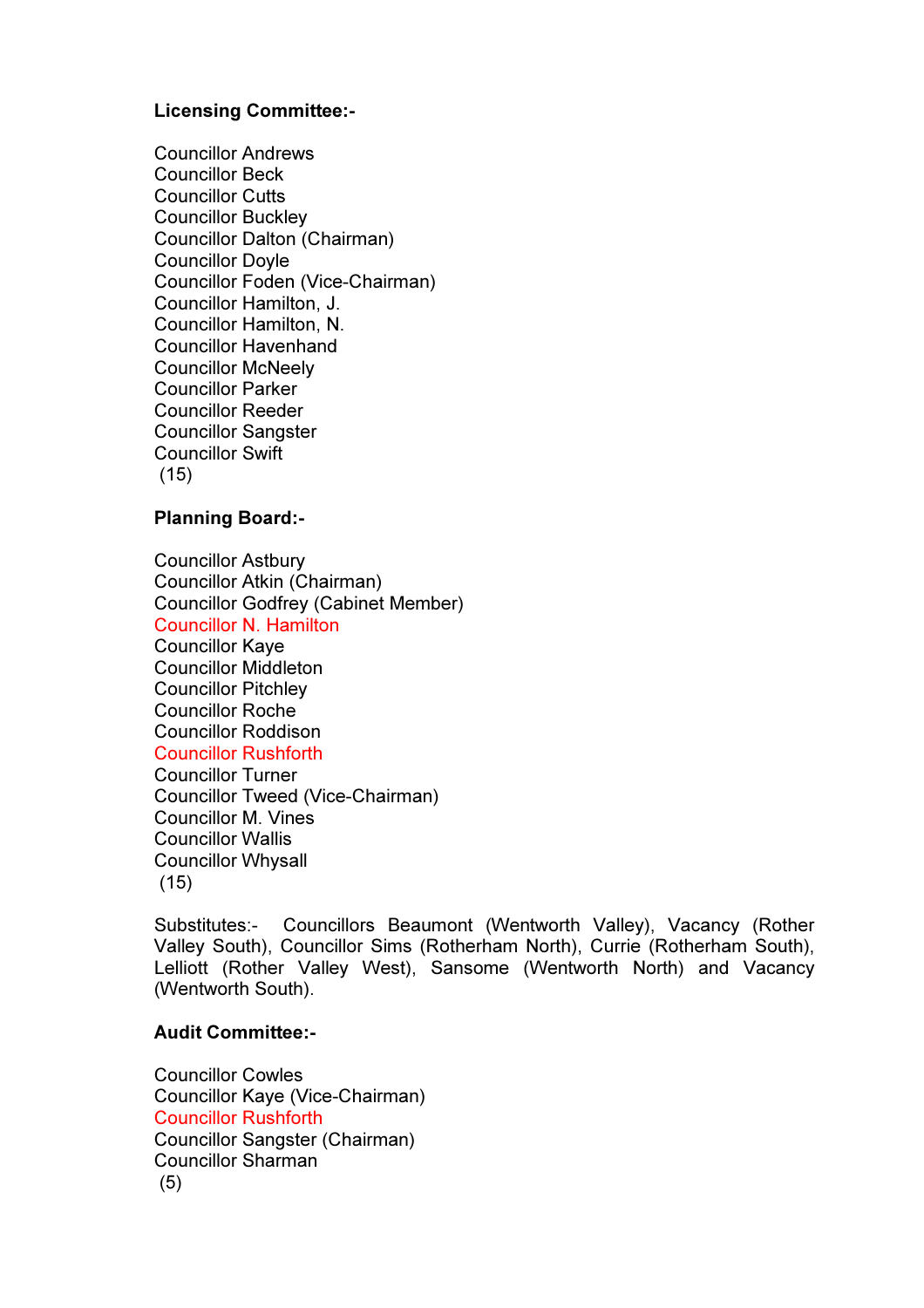### SELECT COMMISSIONS

### Overview and Scrutiny Management Board:-

Councillor Ahmed Councillor Currie Councillor J. Hamilton Councillor Middleton Councillor Parker Councillor Read (Vice-Chairman) Councillor Sansome Councillor Sims Councillor Steele (Chairman) Councillor C. Vines Councillor Watson Councillor Wyatt  $(12)$ 

# Health:-

Councillor Dalton Councillor Havenhand Councillor Hunter Councillor Jepson Councillor Kaye Councillor Robinson Councillor Sansome (Vice-Chairman) Councillor Swift Councillor M. Vines Councillor Whysall Councillor Wootton Councillor Wyatt (Chairman)  $(12)$ 

### Improving Lives:-

| Councillor Ahmed (Vice-Chairman)  |
|-----------------------------------|
| <b>Councillor Astbury</b>         |
| <b>Councillor Buckley</b>         |
| <b>Councillor Burton</b>          |
| <b>Councillor Clark</b>           |
| Councillor J. Hamilton (Chairman) |
| <b>Councillor N. Hamilton</b>     |
| <b>Councillor McNeely</b>         |
| <b>Councillor Reynolds</b>        |
| <b>Councillor Roddison</b>        |
| <b>Councillor Turner</b>          |
| <b>Councillor Tweed</b>           |
| (12)                              |